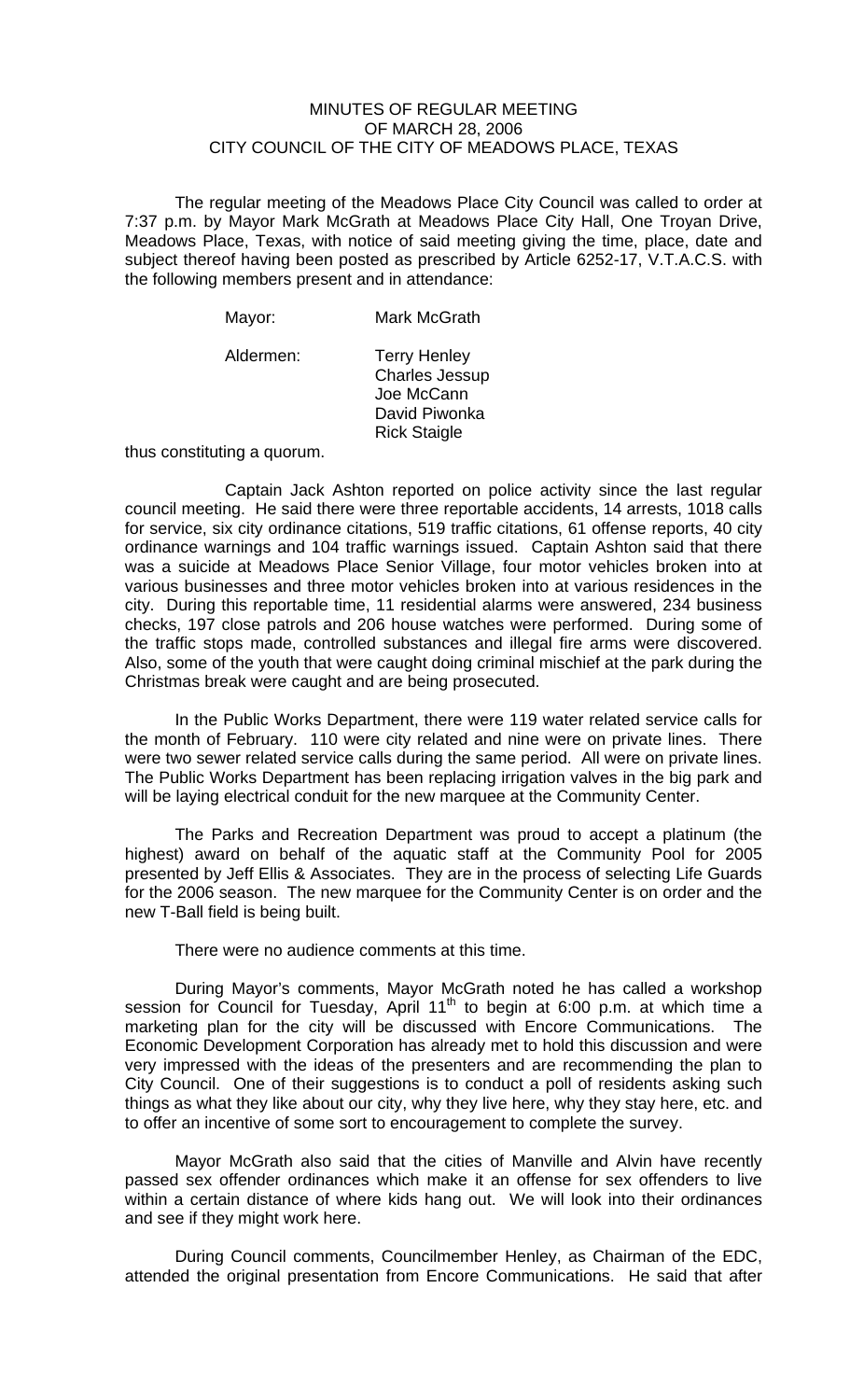the survey is complete a marketing campaign will be added. It was also suggested that some historical facts about the community be added to the "Did You Know" column of the Newsletter. Or, perhaps, a "Then and Now" column could be added. This public relations campaign will be an on going project of the city. Councilmember Henley also reported that he recently attended a National League of Cities meeting in Washington, D.C. While there he met with both Senators John Cornyn and Kay Bailey Hutchinson. He learned that Congress is listening to cities on subjects such as franchise fees and eminent domain problems. Councilmember Henley also noted that there would be a special Legislative Session called the end of April in Austin during which the subject of school finance will be discussed. He hopes that tax reform in the form of appraisal/revenue caps will not be addressed due to the fact that studies indicate property values are depressed by revenue caps. Councilmember Jessup said the key words in this matter are "get educated." It is important for people to be aware of what would happen in any given situation concerning tax reforms. He encouraged everyone to get involved, noting that school board elections will be held on May 13<sup>th</sup> and that 60% of our tax dollars currently go to schools. Councilmember Staigle said he tells his friends, when they complain about high taxes, to get involved by going to meetings of local agencies, especially during budget sessions and telling the elected officials what programs they should cut when they request a cut tax rates.

Councilmember Jessup then made a motion to approve the minutes of the February 28, 2006, workshop meeting, February 28, 2006, public hearing and February 28, 2006, regular meetings. Councilmember McCann seconded this motion which carried unanimous approval.

Mayor McGrath then read the caption to the following ordinance:

## **AN ORDINANCE AMENDING CHAPTER 20 OF THE CODE OF ORDINANCES OF THE CITY OF MEADOWS PLACE, TEXAS, ENTITLED, "MISCELLANEOUS OFFENSES," ARTICLE I, ENTITLED "IN GENERAL," BY ADDING A NEW SUBSECTION 20-25, ENTITLED "JUVENILE CURFEW."**

A public hearing was held on Tuesday, February  $28<sup>th</sup>$  at 7:00 p.m. Comments made were mostly favorable. The curfew would apply to children under the age of 17 and would be in effect at 11:00 p.m. Sundays through Thursdays and at midnight on Friday and Saturday nights. Councilmember McCann made a motion, seconded by Councilmember Piwonka to adopt the ordinance, numbered **2006-06**, as presented. A short discussion followed in which Mayor McGrath noted that the ordinance would be in effect for three years after which time it would automatically rescinded unless another public hearing is held and the ordinance is renewed by Council. This is a requirement of State statute. Councilmember Jessup said the ordinance still troubles him. He has done a lot of research and is convinced that our Police Department will effectively use it. Mayor McGrath called for a vote on the motion. The motion carried with Councilmembers Henley, McCann, Piwonka and Staigle voting "aye" and Councilmember Jessup voting "nay."

 Council then received a Certification of Unopposed Candidates from the City Secretary which verified that only one candidate has filed for each open place on the May 13, 2006 ballot as follows: for Mayor – Mark McGrath; for Alderman Place No. 1 – Charles Jessup; for Alderman Place No. 2 – Charles Kulhanek; for Alderman Place No. 3 – David Wilkens. Councilmember Piwonka made a motion, seconded by Councilmember Henley, to accept the Certification of Unopposed Candidates as received from the City Secretary.

Mayor McGrath then read the caption to the following ordinance:

## **AN ORDINANCE ADOPTED PURSUANT TO THE PROVISIONS OF SECTION 2.053 OF THE TEXAS ELECTION CODE DECLARING THE CANDIDATES NAMED HEREIN ELECTED FOR THE OFFICES STATED AS UNOPPOSED CANDIDATES.**